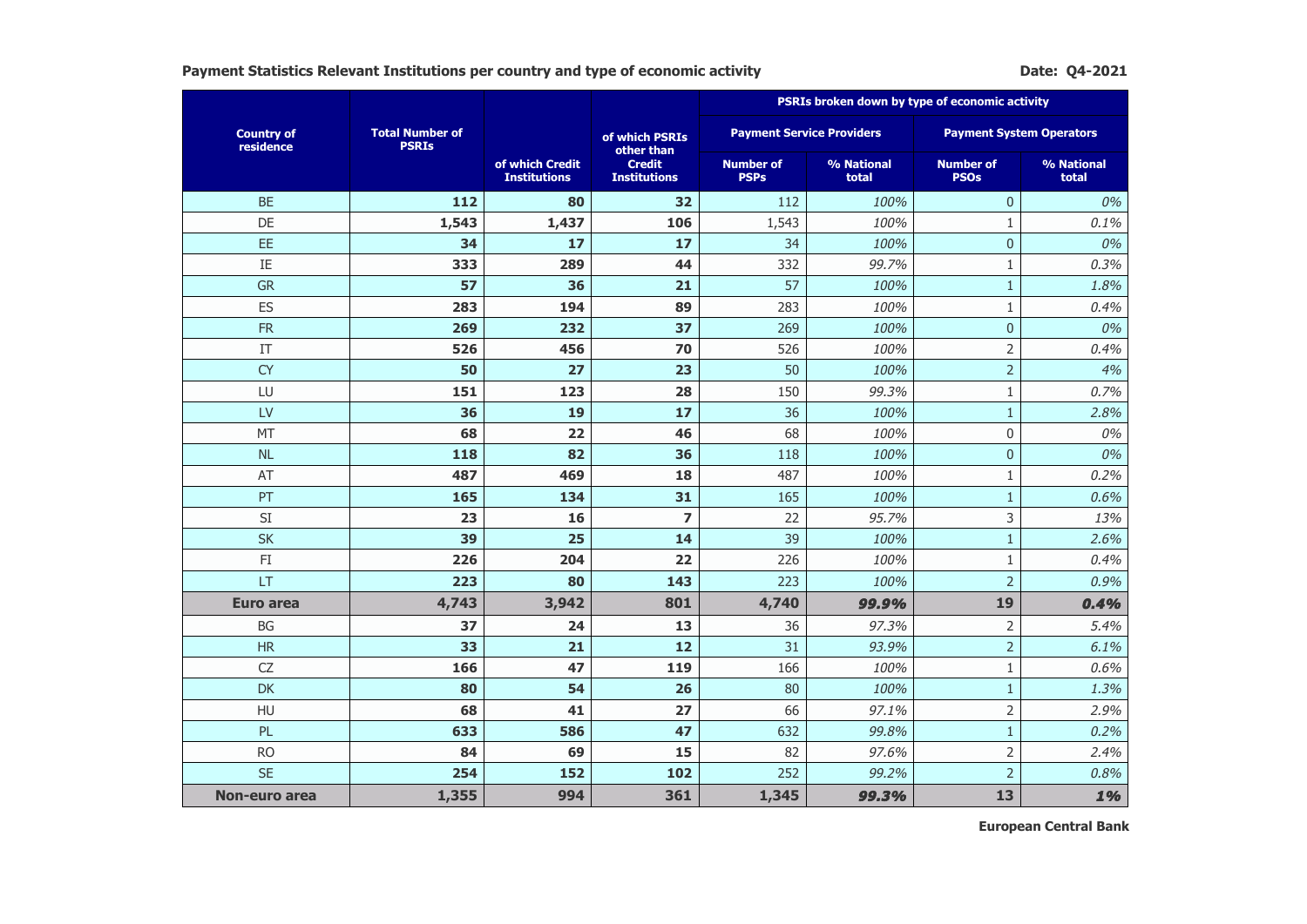**Payment Statistics Relevant Institutions per country and type of economic activity <b>Dater and Statistics** Date: Q4-2020

|                                |                                        |                                        |                                      | PSRIs broken down by type of economic activity |                     |                                 |                     |  |  |
|--------------------------------|----------------------------------------|----------------------------------------|--------------------------------------|------------------------------------------------|---------------------|---------------------------------|---------------------|--|--|
| <b>Country of</b><br>residence | <b>Total Number of</b><br><b>PSRIs</b> |                                        | of which PSRIs<br>other than         | <b>Payment Service Providers</b>               |                     | <b>Payment System Operators</b> |                     |  |  |
|                                |                                        | of which Credit<br><b>Institutions</b> | <b>Credit</b><br><b>Institutions</b> | <b>Number of</b><br><b>PSPs</b>                | % National<br>total | <b>Number of</b><br><b>PSOs</b> | % National<br>total |  |  |
| <b>BE</b>                      | 111                                    | 79                                     | 32                                   | 111                                            | 100%                | $\mathbf{0}$                    | 0%                  |  |  |
| DE                             | 1,577                                  | 1,487                                  | 90                                   | 1,577                                          | 100%                | $\mathbf{1}$                    | 0.1%                |  |  |
| EE                             | 29                                     | 16                                     | 13                                   | 29                                             | 100%                | $\pmb{0}$                       | 0%                  |  |  |
| IE                             | 338                                    | 297                                    | 41                                   | 337                                            | 99.7%               | $1\,$                           | 0.3%                |  |  |
| GR                             | 49                                     | 35                                     | 14                                   | 49                                             | 100%                | $1\,$                           | 2%                  |  |  |
| ES                             | 273                                    | 192                                    | 81                                   | 273                                            | 100%                | $1\,$                           | 0.4%                |  |  |
| <b>FR</b>                      | 275                                    | 237                                    | 38                                   | 275                                            | 100%                | $\mathbf 0$                     | 0%                  |  |  |
| IT                             | 527                                    | 474                                    | 53                                   | 526                                            | 99.8%               | $\overline{4}$                  | 0.8%                |  |  |
| <b>CY</b>                      | 53                                     | 29                                     | 24                                   | 53                                             | 100%                | $\overline{2}$                  | 3.8%                |  |  |
| LU                             | 153                                    | 128                                    | 25                                   | 152                                            | 99.3%               | $\mathbf{1}$                    | 0.7%                |  |  |
| LV                             | 43                                     | 20                                     | 23                                   | 43                                             | 100%                | $\,1\,$                         | 2.3%                |  |  |
| MT                             | 66                                     | 24                                     | 42                                   | 66                                             | 100%                | $\mathbf 0$                     | 0%                  |  |  |
| <b>NL</b>                      | 122                                    | 85                                     | 37                                   | 122                                            | 100%                | $\overline{0}$                  | 0%                  |  |  |
| AT                             | 513                                    | 492                                    | 21                                   | 513                                            | 100%                | $1\,$                           | 0.2%                |  |  |
| PT                             | 166                                    | 134                                    | 32                                   | 166                                            | 100%                | $\mathbf{1}$                    | 0.6%                |  |  |
| SI                             | 22                                     | 16                                     | 6                                    | 21                                             | 95.5%               | 3                               | 13.6%               |  |  |
| <b>SK</b>                      | 41                                     | 27                                     | 14                                   | 41                                             | 100%                | $\mathbf{1}$                    | 2.4%                |  |  |
| FI                             | 245                                    | 224                                    | 21                                   | 245                                            | 100%                | $\mathbf{1}$                    | 0.4%                |  |  |
| LT                             | 208                                    | 78                                     | 130                                  | 208                                            | 100%                | $\overline{2}$                  | 1%                  |  |  |
| <b>Euro area</b>               | 4,811                                  | 4,074                                  | 737                                  | 4,807                                          | 99.9%               | 21                              | 0.4%                |  |  |
| <b>BG</b>                      | 36                                     | 24                                     | 12                                   | 35                                             | 97.2%               | $\overline{2}$                  | 5.6%                |  |  |
| <b>HR</b>                      | 33                                     | 21                                     | 12                                   | 31                                             | 93.9%               | $\overline{2}$                  | 6.1%                |  |  |
| CZ                             | 185                                    | 51                                     | 134                                  | 185                                            | 100%                | $1\,$                           | 0.5%                |  |  |
| <b>DK</b>                      | 83                                     | 58                                     | 25                                   | 83                                             | 100%                | $1\,$                           | 1.2%                |  |  |
| HU                             | 58                                     | 40                                     | 18                                   | 56                                             | 96.6%               | $\overline{2}$                  | 3.4%                |  |  |
| PL                             | 658                                    | 614                                    | 44                                   | 657                                            | 99.8%               | $\mathbf{1}$                    | 0.2%                |  |  |
| <b>RO</b>                      | 84                                     | 69                                     | 15                                   | 82                                             | 97.6%               | $\overline{2}$                  | 2.4%                |  |  |
| <b>SE</b>                      | 251                                    | 151                                    | 100                                  | 249                                            | 99.2%               | $\overline{2}$                  | 0.8%                |  |  |
| Non-euro area                  | 1,388                                  | 1,028                                  | 360                                  | 1,378                                          | 99.3%               | 13                              | 0.9%                |  |  |

**European Central Bank**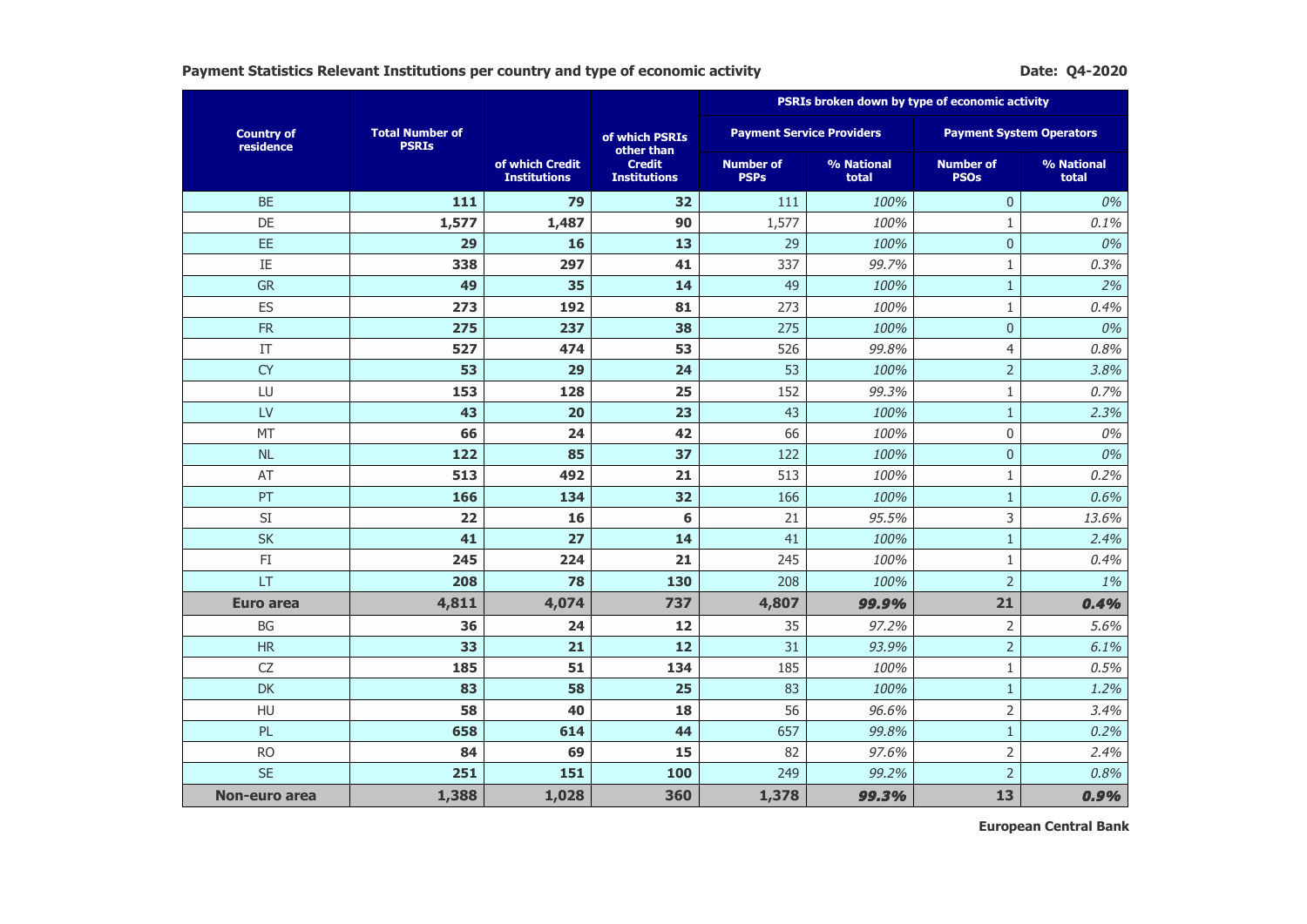Payment Statistics Relevant Institutions per country and type of economic activity\* **Datems and Except Activity Date: Q4-2019** 

|                                |                                        |                                        |                                      | PSRIs broken down by type of economic activity |                                  |                                 |                     |  |  |
|--------------------------------|----------------------------------------|----------------------------------------|--------------------------------------|------------------------------------------------|----------------------------------|---------------------------------|---------------------|--|--|
| <b>Country of</b><br>residence | <b>Total Number of</b><br><b>PSRIs</b> |                                        | of which PSRIs<br>other than         |                                                | <b>Payment Service Providers</b> | <b>Payment System Operators</b> |                     |  |  |
|                                |                                        | of which Credit<br><b>Institutions</b> | <b>Credit</b><br><b>Institutions</b> | <b>Number of</b><br><b>PSPs</b>                | % National<br>total              | <b>Number of</b><br><b>PSOs</b> | % National<br>total |  |  |
| <b>BE</b>                      | 102                                    | 76                                     | 26                                   | 102                                            | 100%                             | $\overline{0}$                  | 0%                  |  |  |
| DE                             | 1,606                                  | 1,525                                  | 81                                   | 1,606                                          | 100%                             | $\mathbf{1}$                    | 0.1%                |  |  |
| EE                             | 28                                     | 17                                     | 11                                   | 28                                             | 100%                             | $\mathbf 0$                     | 0%                  |  |  |
| $\rm IE$                       | 341                                    | 305                                    | 36                                   | 340                                            | 99.7%                            | $\,1\,$                         | 0.3%                |  |  |
| <b>GR</b>                      | 47                                     | 34                                     | 13                                   | 47                                             | 100%                             | $\,1\,$                         | 2.1%                |  |  |
| ES                             | 276                                    | 196                                    | 80                                   | 276                                            | 100%                             | 5                               | 1.8%                |  |  |
| <b>FR</b>                      | 283                                    | 242                                    | 41                                   | 283                                            | 100%                             | $\mathbf 0$                     | 0%                  |  |  |
| IT                             | 539                                    | 488                                    | 51                                   | 538                                            | 99.8%                            | $\overline{4}$                  | 0.7%                |  |  |
| <b>CY</b>                      | 24                                     | $\bf{0}$                               | 24                                   | 24                                             | 100%                             | $\overline{2}$                  | 8.3%                |  |  |
| LU                             | 152                                    | 127                                    | 25                                   | 151                                            | 99.3%                            | $\mathbf{1}$                    | 0.7%                |  |  |
| LV                             | 51                                     | 27                                     | 24                                   | 51                                             | 100%                             | $\mathbf{1}$                    | 2%                  |  |  |
| MT                             | 68                                     | 25                                     | 43                                   | 68                                             | 100%                             | $\mathbf 0$                     | 0%                  |  |  |
| NL                             | 130                                    | 94                                     | 36                                   | 130                                            | 100%                             | $\mathbf 0$                     | 0%                  |  |  |
| AT                             | 544                                    | 521                                    | 23                                   | 541                                            | 99.4%                            | $\overline{4}$                  | 0.7%                |  |  |
| PT                             | 171                                    | 139                                    | 32                                   | 171                                            | 100%                             | $\mathbf{1}$                    | 0.6%                |  |  |
| SI                             | 23                                     | 17                                     | 6                                    | 22                                             | 95.7%                            | 3                               | 13%                 |  |  |
| <b>SK</b>                      | 41                                     | 27                                     | 14                                   | 41                                             | 100%                             | $\mathbf{1}$                    | 2.4%                |  |  |
| $\mathsf{F}\mathbf{I}$         | 259                                    | 239                                    | 20                                   | 259                                            | 100%                             | $\mathbf{1}$                    | 0.4%                |  |  |
| LT                             | 195                                    | 79                                     | 116                                  | 195                                            | 100%                             | $\overline{2}$                  | 1%                  |  |  |
| Euro area                      | 4,880                                  | 4,178                                  | 702                                  | 4,873                                          | 99.9%                            | 28                              | 0.6%                |  |  |
| <b>BG</b>                      | 35                                     | 24                                     | 11                                   | 34                                             | 97.1%                            | $\overline{2}$                  | 5.7%                |  |  |
| <b>HR</b>                      | 31                                     | 21                                     | 10                                   | 29                                             | 93.5%                            | $\overline{2}$                  | 6.5%                |  |  |
| <b>CZ</b>                      | 199                                    | 52                                     | 147                                  | 199                                            | 100%                             | $\mathbf{1}$                    | 0.5%                |  |  |
| <b>DK</b>                      | 89                                     | 63                                     | 26                                   | 89                                             | 100%                             | $\mathbf{1}$                    | 1.1%                |  |  |
| <b>GB</b>                      | ٠                                      | ä,                                     | ۰                                    | $\overline{\phantom{a}}$                       |                                  | $\overline{\phantom{a}}$        |                     |  |  |
| HU                             | 61                                     | 42                                     | 19                                   | 59                                             | 96.7%                            | $\overline{2}$                  | 3.3%                |  |  |
| PL                             | 669                                    | 623                                    | 46                                   | 668                                            | 99.9%                            | $1\,$                           | 0.1%                |  |  |
| <b>RO</b>                      | 48                                     | 32                                     | 16                                   | 46                                             | 95.8%                            | $\overline{2}$                  | 4.2%                |  |  |
| <b>SE</b>                      | 275                                    | 152                                    | 123                                  | 273                                            | 99.3%                            | $\overline{2}$                  | 0.7%                |  |  |
| Non-euro area                  | 1,407                                  | 1,009                                  | 398                                  | 1,397                                          | 99.3%                            | 13                              | 0.9%                |  |  |

**"-" data are not available**

**European Central Bank**

**\* change of methodology as of 2017Q4**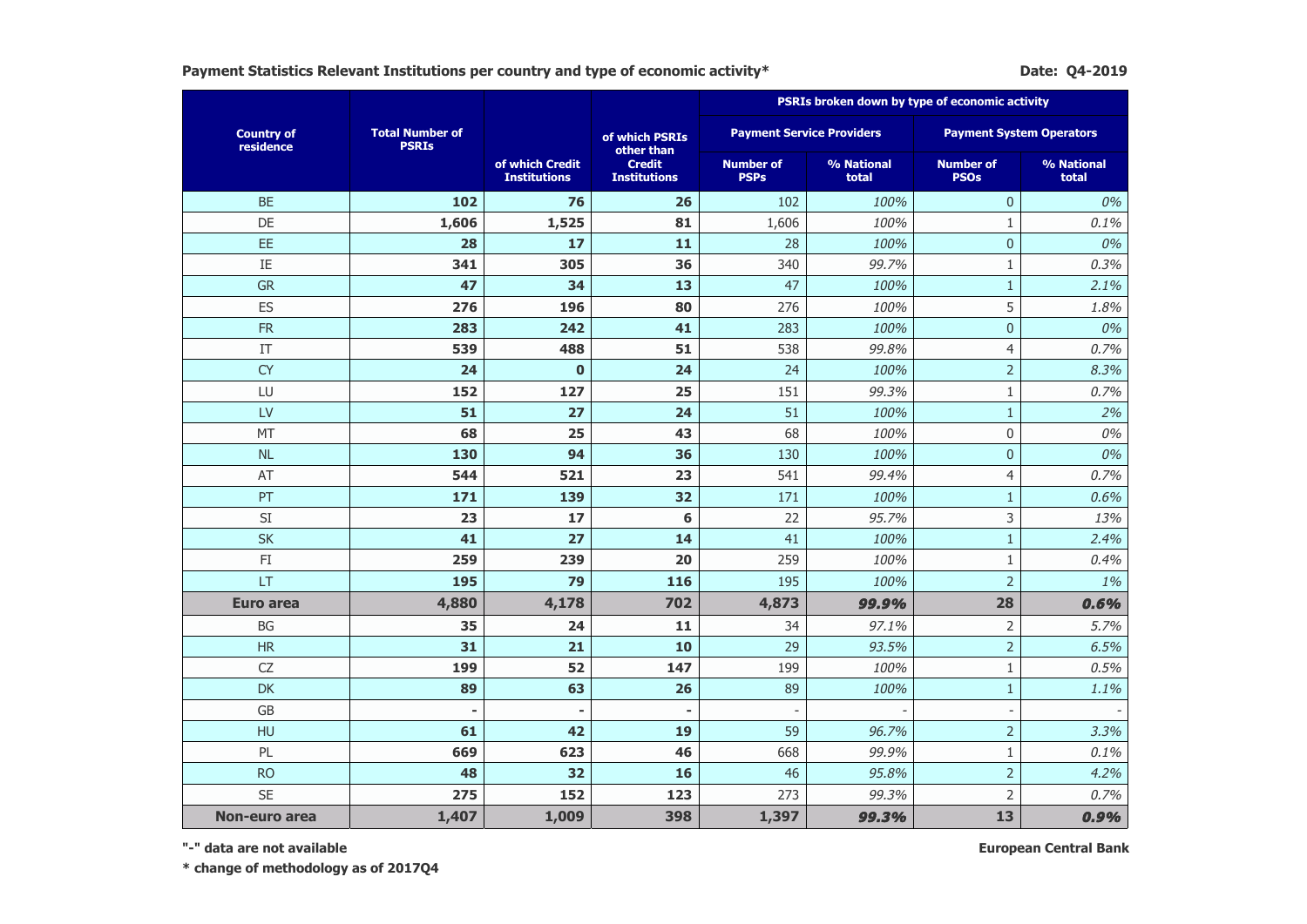Payment Statistics Relevant Institutions per country and type of economic activity\* **Datems and Except Activity Date: Q4-2018** 

|                                |                                        |                                        |                                      | PSRIs broken down by type of economic activity |                                  |                                 |                     |
|--------------------------------|----------------------------------------|----------------------------------------|--------------------------------------|------------------------------------------------|----------------------------------|---------------------------------|---------------------|
| <b>Country of</b><br>residence | <b>Total Number of</b><br><b>PSRIs</b> |                                        | of which PSRIs<br>other than         |                                                | <b>Payment Service Providers</b> | <b>Payment System Operators</b> |                     |
|                                |                                        | of which Credit<br><b>Institutions</b> | <b>Credit</b><br><b>Institutions</b> | <b>Number of</b><br><b>PSPs</b>                | % National<br>total              | <b>Number of</b><br><b>PSOs</b> | % National<br>total |
| <b>BE</b>                      | 102                                    | 82                                     | 20                                   | 102                                            | 100%                             | $\overline{0}$                  | 0%                  |
| DE                             | 1,639                                  | 1,577                                  | 62                                   | 1,639                                          | 100%                             | 1                               | 0.1%                |
| EE                             | 31                                     | 18                                     | 13                                   | 31                                             | 100%                             | $\overline{0}$                  | 0%                  |
| IE                             | 341                                    | 322                                    | 19                                   | 340                                            | 99.7%                            | $\mathbf{1}$                    | 0.3%                |
| <b>GR</b>                      | 51                                     | 36                                     | 15                                   | 51                                             | 100%                             | $\mathbf{1}$                    | 2%                  |
| ES                             | 268                                    | 197                                    | $71$                                 | 268                                            | 100%                             | $\mathbf{1}$                    | 0.4%                |
| <b>FR</b>                      | 290                                    | 249                                    | 41                                   | 290                                            | 100%                             | $\mathbf 0$                     | 0%                  |
| IT                             | 552                                    | 508                                    | 44                                   | 551                                            | 99.8%                            | 4                               | 0.7%                |
| <b>CY</b>                      | 25                                     | $\mathbf 0$                            | 25                                   | 25                                             | 100%                             | $\overline{2}$                  | 8%                  |
| LU                             | 153                                    | 135                                    | 18                                   | 138                                            | 90.2%                            | 152                             | 99.3%               |
| LV                             | 51                                     | 20                                     | 31                                   | 51                                             | 100%                             | $\mathbf 0$                     | 0%                  |
| MT                             | 63                                     | 24                                     | 39                                   | 62                                             | 98.4%                            | $\mathbf{1}$                    | 1.6%                |
| <b>NL</b>                      | 122                                    | 86                                     | 36                                   | 122                                            | 100%                             | $\mathbf 0$                     | 0%                  |
| AT                             | 564                                    | 543                                    | 21                                   | 561                                            | 99.5%                            | 4                               | 0.7%                |
| PT                             | 174                                    | 139                                    | 35                                   | 174                                            | 100%                             | $\overline{2}$                  | 1.1%                |
| $\mathsf{SI}$                  | 23                                     | 17                                     | 6                                    | 22                                             | 95.7%                            | 4                               | 17.4%               |
| <b>SK</b>                      | 42                                     | 27                                     | 15                                   | 42                                             | 100%                             | $\mathbf{1}$                    | 2.4%                |
| $\mathsf{F}\mathbf{I}$         | 272                                    | 255                                    | 17                                   | 272                                            | 100%                             | $\mathbf{1}$                    | 0.4%                |
| LT                             | 180                                    | 83                                     | 97                                   | 180                                            | 100%                             | $\overline{2}$                  | 1.1%                |
| <b>Euro area</b>               | 4,943                                  | 4,318                                  | 625                                  | 4,921                                          | 99.6%                            | 177                             | 3.6%                |
| BG                             | 36                                     | 25                                     | 11                                   | 35                                             | 97.2%                            | $\overline{2}$                  | 5.6%                |
| <b>HR</b>                      | 32                                     | 22                                     | 10                                   | 30                                             | 93.8%                            | $\overline{2}$                  | 6.3%                |
| CZ                             | 262                                    | 53                                     | 209                                  | 262                                            | 100%                             | 1                               | 0.4%                |
| DK                             | 87                                     | 64                                     | 23                                   | 87                                             | 100%                             | $\mathbf{1}$                    | 1.1%                |
| GB                             |                                        | $\blacksquare$                         |                                      |                                                |                                  | $\overline{\phantom{a}}$        |                     |
| HU                             | 79                                     | 60                                     | 19                                   | 77                                             | 97.5%                            | $\overline{2}$                  | 2.5%                |
| PL                             | 687                                    | 642                                    | 45                                   | 686                                            | 99.9%                            | $\mathbf{1}$                    | 0.1%                |
| <b>RO</b>                      | 48                                     | 33                                     | 15                                   | 46                                             | 95.8%                            | $\overline{2}$                  | 4.2%                |
| <b>SE</b>                      | 266                                    | 151                                    | 115                                  | 264                                            | 99.2%                            | $\overline{2}$                  | 0.8%                |
| Non-euro area                  | 1,497                                  | 1,050                                  | 447                                  | 1,487                                          | 99.3%                            | 13                              | 0.9%                |

**"-" data are not available**

**European Central Bank**

**\* change of methodology as of 2017Q4**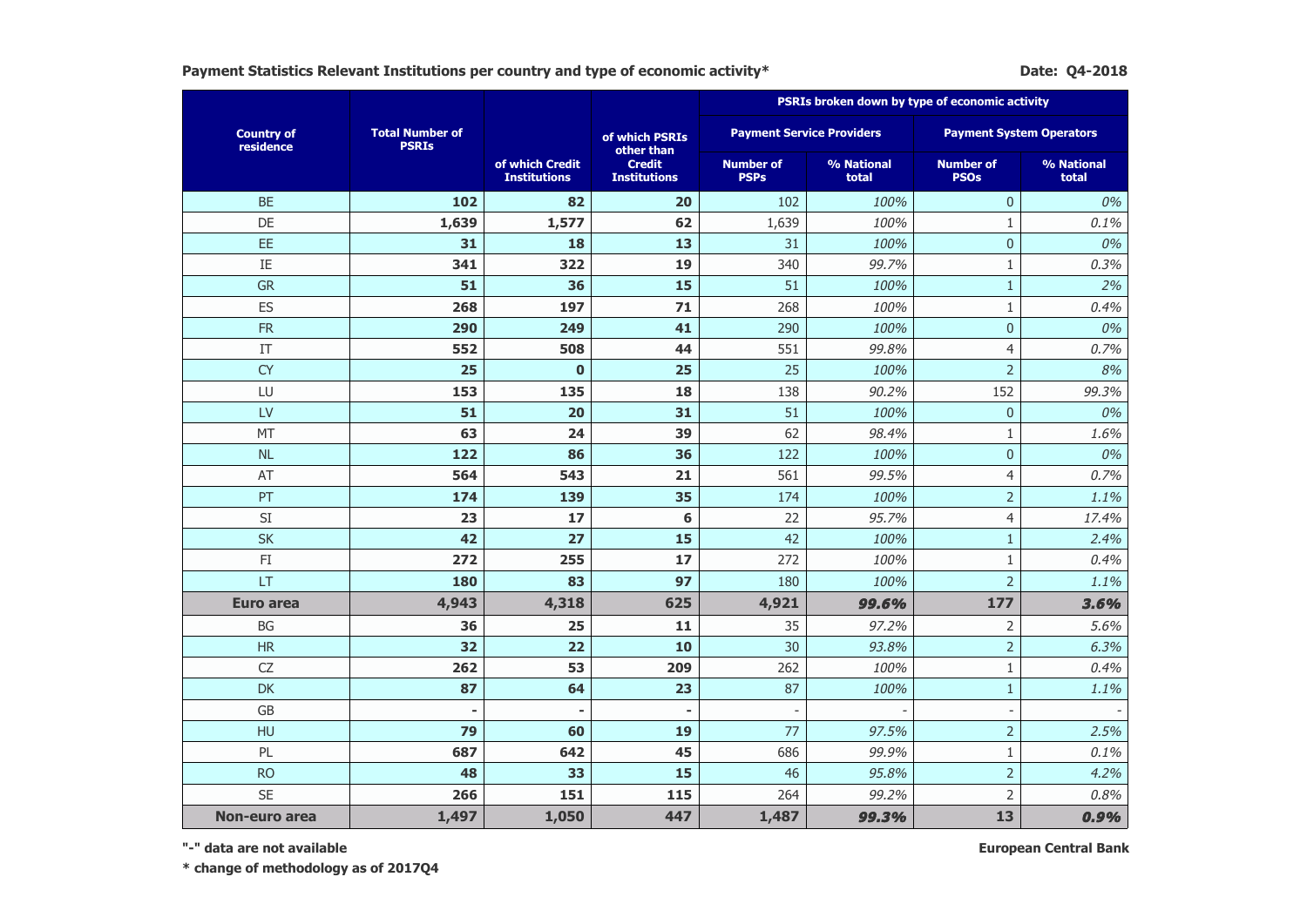Payment Statistics Relevant Institutions per country and type of economic activity\* **Date: 2017** Date: Q4-2017

|                                |                                        |                                        |                                      |                                 |                                  | PSRIs broken down by type of economic activity |                     |  |  |
|--------------------------------|----------------------------------------|----------------------------------------|--------------------------------------|---------------------------------|----------------------------------|------------------------------------------------|---------------------|--|--|
| <b>Country of</b><br>residence | <b>Total Number of</b><br><b>PSRIs</b> |                                        | of which PSRIs<br>other than         |                                 | <b>Payment Service Providers</b> | <b>Payment System Operators</b>                |                     |  |  |
|                                |                                        | of which Credit<br><b>Institutions</b> | <b>Credit</b><br><b>Institutions</b> | <b>Number of</b><br><b>PSPs</b> | % National<br>total              | <b>Number of</b><br><b>PSOs</b>                | % National<br>total |  |  |
| <b>BE</b>                      | 104                                    | 84                                     | 20                                   | 104                             | 100%                             | $\overline{0}$                                 | 0%                  |  |  |
| DE                             | 1,688                                  | 1,630                                  | 58                                   | 1,688                           | 100%                             | $\mathbf{1}$                                   | 0.1%                |  |  |
| EE                             | 31                                     | 18                                     | 13                                   | 31                              | 100%                             | $\mathbf 0$                                    | 0%                  |  |  |
| IE                             | 365                                    | 347                                    | 18                                   | 364                             | 99.7%                            | $\mathbf{1}$                                   | 0.3%                |  |  |
| <b>GR</b>                      | 53                                     | 39                                     | 14                                   | 53                              | 100%                             | $\mathbf{1}$                                   | 1.9%                |  |  |
| ES                             | 278                                    | 206                                    | 72                                   | 278                             | 100%                             | $\mathbf{1}$                                   | 0.4%                |  |  |
| <b>FR</b>                      | 300                                    | 259                                    | 41                                   | 300                             | 100%                             | $\mathbf 0$                                    | 0%                  |  |  |
| IT                             | 584                                    | 541                                    | 43                                   | 583                             | 99.8%                            | $\overline{4}$                                 | 0.7%                |  |  |
| <b>CY</b>                      | 21                                     | $\mathbf{1}$                           | 20                                   | 20                              | 95.2%                            | $\overline{2}$                                 | 9.5%                |  |  |
| LU                             | 156                                    | 139                                    | 17                                   | 141                             | 90.4%                            | 155                                            | 99.4%               |  |  |
| LV                             | 80                                     | 21                                     | 59                                   | 27                              | 33.8%                            | 53                                             | 66.3%               |  |  |
| MT                             | 64                                     | 25                                     | 39                                   | 63                              | 98.4%                            | $\mathbf{1}$                                   | 1.6%                |  |  |
| <b>NL</b>                      | 126                                    | 90                                     | 36                                   | 126                             | 100%                             | $\pmb{0}$                                      | 0%                  |  |  |
| AT                             | 583                                    | 570                                    | 13                                   | 582                             | 99.8%                            | $\overline{2}$                                 | 0.3%                |  |  |
| PT                             | 176                                    | 141                                    | 35                                   | 176                             | 100%                             | $\overline{2}$                                 | 1.1%                |  |  |
| $\mathsf{SI}$                  | 24                                     | 18                                     | 6                                    | 23                              | 95.8%                            | $\overline{4}$                                 | 16.7%               |  |  |
| <b>SK</b>                      | 41                                     | 26                                     | 15                                   | 41                              | 100%                             | $\mathbf{1}$                                   | 2.4%                |  |  |
| $\mathsf{FI}$                  | 275                                    | 262                                    | 13                                   | 275                             | 100%                             | $\mathbf{1}$                                   | 0.4%                |  |  |
| LT                             | 154                                    | 83                                     | 71                                   | 154                             | 100%                             | $\overline{2}$                                 | 1.3%                |  |  |
| <b>Euro area</b>               | 5,103                                  | 4,500                                  | 603                                  | 5,029                           | 98.5%                            | 231                                            | 4.5%                |  |  |
| <b>BG</b>                      | 39                                     | 28                                     | 11                                   | 38                              | 97.4%                            | $\overline{2}$                                 | 5.1%                |  |  |
| <b>HR</b>                      | 35                                     | 26                                     | $\overline{9}$                       | 33                              | 94.3%                            | $\overline{2}$                                 | 5.7%                |  |  |
| <b>CZ</b>                      | 278                                    | 55                                     | 223                                  | 278                             | 100%                             | $\mathbf{1}$                                   | 0.4%                |  |  |
| <b>DK</b>                      | 88                                     | 64                                     | 24                                   | 88                              | 100%                             | $\mathbf{1}$                                   | 1.1%                |  |  |
| <b>GB</b>                      | ٠                                      | $\blacksquare$                         |                                      |                                 |                                  | $\overline{\phantom{a}}$                       |                     |  |  |
| HU                             | 78                                     | 60                                     | 18                                   | 76                              | 97.4%                            | $\overline{2}$                                 | 2.6%                |  |  |
| PL                             | 695                                    | 650                                    | 45                                   | 694                             | 99.9%                            | $1\,$                                          | 0.1%                |  |  |
| <b>RO</b>                      | 50                                     | 34                                     | 16                                   | 48                              | 96%                              | $\overline{2}$                                 | 4%                  |  |  |
| <b>SE</b>                      | 271                                    | 155                                    | 116                                  | 269                             | 99.3%                            | $\overline{2}$                                 | 0.7%                |  |  |
| Non-euro area                  | 1,534                                  | 1,072                                  | 462                                  | 1,524                           | 99.3%                            | 13                                             | 0.8%                |  |  |

**"-" data are not available**

**European Central Bank**

**\* change of methodology as of 2017Q4**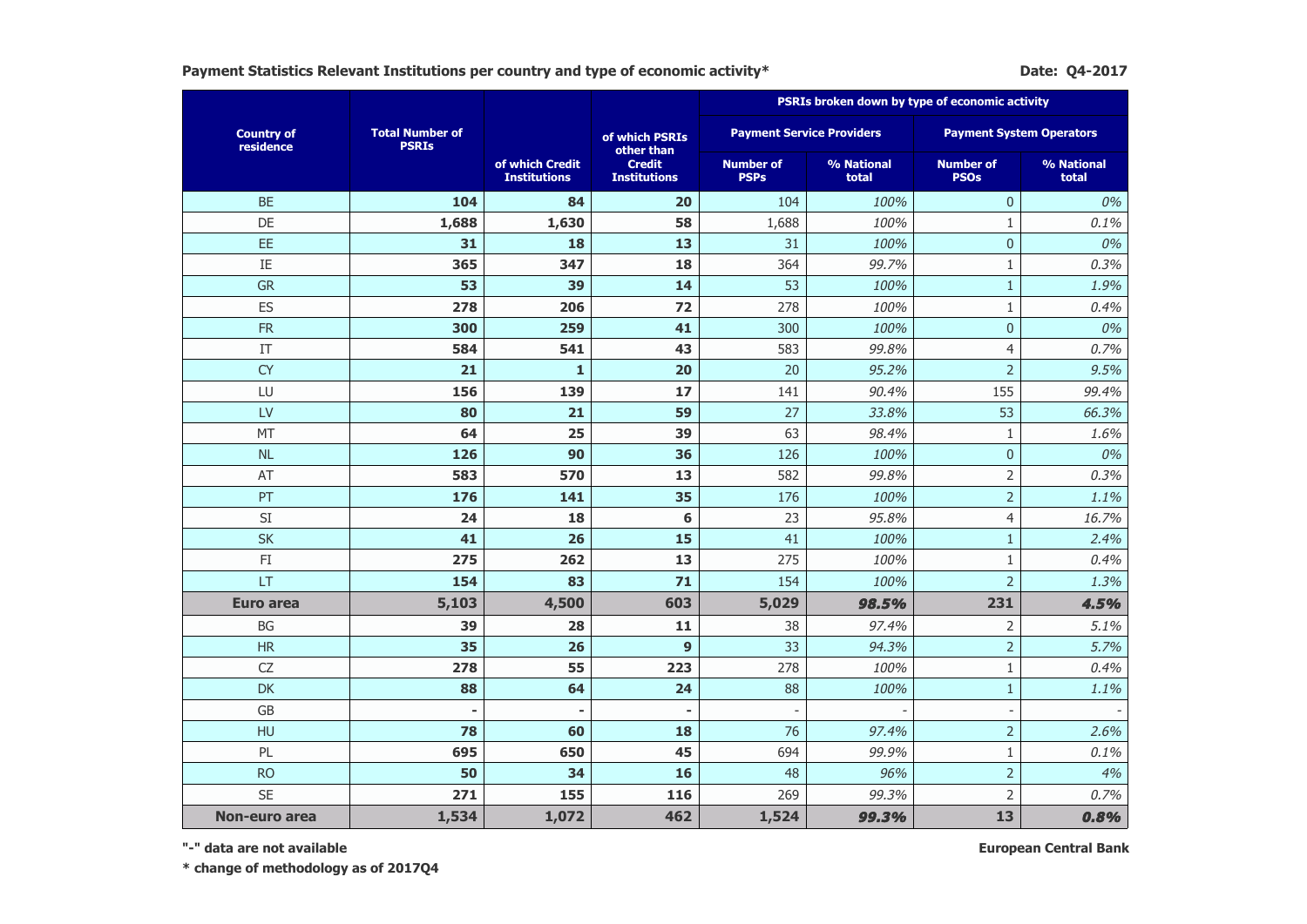**Payment Statistics Relevant Institutions per country and type of economic activity <b>Date: 2016** Date: Q4-2016

|                                |                                 |                                      |                                    | PSRIs broken down by type of economic activity |                     |                                 |                     |                                 |                     |  |
|--------------------------------|---------------------------------|--------------------------------------|------------------------------------|------------------------------------------------|---------------------|---------------------------------|---------------------|---------------------------------|---------------------|--|
| <b>Country of</b><br>residence | <b>Total Number</b><br>of PSRIs | of which                             | of which<br><b>PSRIs other</b>     | <b>Payment Service Providers</b>               |                     | <b>Payment System Operators</b> |                     | <b>Electronic Money Issuers</b> |                     |  |
|                                |                                 | <b>Credit</b><br><b>Institutions</b> | than Credit<br><b>Institutions</b> | <b>Number of</b><br><b>PSPs</b>                | % National<br>total | <b>Number of</b><br><b>PSOs</b> | % National<br>total | <b>Number of</b><br><b>EMIs</b> | % National<br>total |  |
| <b>BE</b>                      | 127                             | 90                                   | 37                                 | 127                                            | 100                 | $\mathbf{0}$                    | 0.0                 | 126                             | 99.2                |  |
| DE                             | 1,756                           | 1,702                                | 54                                 | 1,756                                          | 100                 | $\mathbf{1}$                    | 0.1                 | 1,709                           | 97.3                |  |
| EE                             | 30                              | 18                                   | 12                                 | 30                                             | 100                 | $\pmb{0}$                       | 0.0                 | $\mathbf{0}$                    | 0.0                 |  |
| IE                             | 383                             | 367                                  | 16                                 | 383                                            | 100                 | $\mathbf{1}$                    | 0.3                 | $\overline{2}$                  | 0.5                 |  |
| <b>GR</b>                      | 48                              | 35                                   | 13                                 | 47                                             | 97.9                | $\mathbf{0}$                    | 0.0                 | 38                              | 79.2                |  |
| ES                             | 286                             | 207                                  | 79                                 | 286                                            | 100                 | $\mathbf{1}$                    | 0.3                 | 226                             | 79                  |  |
| <b>FR</b>                      | 313                             | 271                                  | 42                                 | 309                                            | 98.7                | $\mathbf{0}$                    | 0.0                 | 280                             | 89.5                |  |
| IT                             | 683                             | 607                                  | 76                                 | 682                                            | 99.9                | $\overline{4}$                  | 0.6                 | 615                             | 90                  |  |
| <b>CY</b>                      | 69                              | 54                                   | 15                                 | 66                                             | 95.7                | $\overline{3}$                  | 4.3                 | 60                              | 87                  |  |
| LU                             | 157                             | 141                                  | 16                                 | 157                                            | 100                 | 14                              | 8.9                 | 151                             | 96.2                |  |
| LV                             | 82                              | 23                                   | 59                                 | 76                                             | 92.7                | 52                              | 63.4                | 41                              | 50                  |  |
| <b>MT</b>                      | 59                              | 27                                   | 32                                 | 56                                             | 94.9                | $\mathbf{1}$                    | 1.7                 | 39                              | 66.1                |  |
| <b>NL</b>                      | 130                             | 92                                   | 38                                 | 128                                            | 98.5                | $\mathbf{1}$                    | 0.8                 | $\overline{2}$                  | 1.5                 |  |
| AT                             | 626                             | 612                                  | 14                                 | 626                                            | 100                 | $\overline{2}$                  | 0.3                 | 626                             | 100                 |  |
| PT                             | 193                             | 143                                  | 50                                 | 193                                            | 100                 | $\overline{2}$                  | $1\,$               | 170                             | 88.1                |  |
| SI                             | 25                              | 19                                   | 6                                  | 23                                             | 92                  | $\overline{4}$                  | 16                  | $\overline{2}$                  | $\, 8$              |  |
| <b>SK</b>                      | 45                              | 28                                   | 17                                 | 45                                             | 100                 | $\,1\,$                         | 2.2                 | 12                              | 26.7                |  |
| FI                             | 283                             | 269                                  | 14                                 | 282                                            | 99.6                | $\mathbf{1}$                    | 0.4                 | 282                             | 99.6                |  |
| LT                             | 141                             | 88                                   | 53                                 | 140                                            | 99.3                | $\overline{2}$                  | 1.4                 | 27                              | 19.1                |  |
| Euro area                      | 5,436                           | 4,793                                | 643                                | 5,412                                          | 99.6                | 90                              | 1.7                 | 4,408                           | 81.1                |  |
| <b>BG</b>                      | 40                              | 27                                   | 13                                 | 38                                             | 95                  | $\overline{2}$                  | 5                   | 6                               | 15                  |  |
| <b>HR</b>                      | 36                              | 27                                   | $\mathbf{9}$                       | 34                                             | 94.4                | $\overline{2}$                  | 5.6                 | 31                              | 86.1                |  |
| CZ                             | 222                             | 55                                   | 167                                | 209                                            | 94.1                | $\,1\,$                         | 0.5                 | 69                              | 31.1                |  |
| DK                             |                                 |                                      |                                    |                                                |                     |                                 |                     |                                 |                     |  |
| GB                             |                                 |                                      |                                    |                                                |                     |                                 |                     |                                 |                     |  |
| HU                             | 117                             | 100                                  | 17                                 | 115                                            | 98.3                | $\overline{2}$                  | 1.7                 | $\mathbf{1}$                    | 0.9                 |  |
| PL                             | 697                             | 655                                  | 42                                 | 697                                            | 100                 | $\overline{4}$                  | 0.6                 | 697                             | 100                 |  |
| <b>RO</b>                      | 53                              | 37                                   | 16                                 | 48                                             | 90.6                | $\overline{2}$                  | 3.8                 | 40                              | 75.5                |  |
| <b>SE</b>                      | 258                             | 153                                  | 105                                | 251                                            | 97.3                | $\overline{2}$                  | 0.8                 | 10                              | 3.9                 |  |
| <b>Non-euro area</b>           | 1,423                           | 1,054                                | 369                                | 1,392                                          | 97.8                | 15                              | $1.1$               | 854                             | 60                  |  |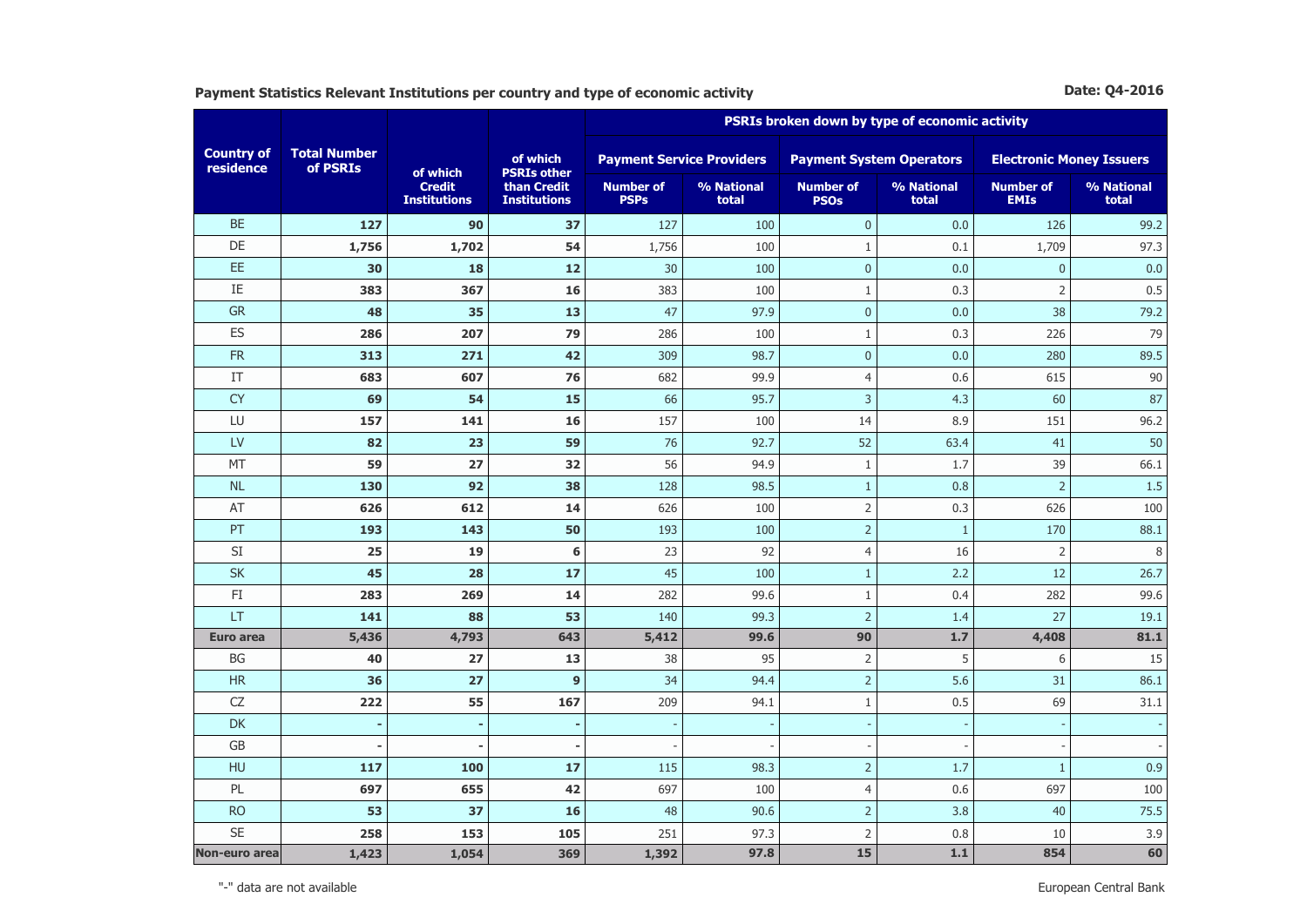**Payment Statistics Relevant Institutions per country and type of economic activity Date: Q4-2015 Date: Q4-2015** 

|                                |                                 |                                      |                                    | PSRIs broken down by type of economic activity |                     |                                 |                     |                                 |                     |  |
|--------------------------------|---------------------------------|--------------------------------------|------------------------------------|------------------------------------------------|---------------------|---------------------------------|---------------------|---------------------------------|---------------------|--|
| <b>Country of</b><br>residence | <b>Total Number</b><br>of PSRIs | of which                             | of which<br><b>PSRIs other</b>     | <b>Payment Service Providers</b>               |                     | <b>Payment System Operators</b> |                     | <b>Electronic Money Issuers</b> |                     |  |
|                                |                                 | <b>Credit</b><br><b>Institutions</b> | than Credit<br><b>Institutions</b> | <b>Number of</b><br><b>PSPs</b>                | % National<br>total | <b>Number of</b><br><b>PSOs</b> | % National<br>total | <b>Number of</b><br><b>EMIs</b> | % National<br>total |  |
| <b>BE</b>                      | 128                             | 99                                   | 29                                 | 128                                            | 100                 | $\mathbf 0$                     | 0.0                 | 126                             | 98.4                |  |
| DE                             | 1,825                           | 1,773                                | 52                                 | 1,825                                          | 100                 | $\mathbf{1}$                    | 0.1                 | 1,781                           | 97.6                |  |
| EE                             | 28                              | 18                                   | 10                                 | 28                                             | 100                 | $\pmb{0}$                       | 0.0                 | $\boldsymbol{0}$                | 0.0                 |  |
| IE                             | 429                             | 414                                  | 15                                 | 429                                            | 100                 | $\mathbf{1}$                    | 0.2                 | $\,1\,$                         | 0.2                 |  |
| GR                             | 49                              | 36                                   | 13                                 | 48                                             | 98                  | $\mathbf{0}$                    | 0.0                 | 39                              | 79.6                |  |
| ES                             | 286                             | 217                                  | 69                                 | 286                                            | 100                 | $1\,$                           | 0.3                 | 284                             | 99.3                |  |
| <b>FR</b>                      | 328                             | 284                                  | 44                                 | 324                                            | 98.8                | $\mathbf{0}$                    | 0.0                 | 293                             | 89.3                |  |
| IT                             | 715                             | 641                                  | 74                                 | 714                                            | 99.9                | $\overline{4}$                  | 0.6                 | 650                             | 90.9                |  |
| <b>CY</b>                      | 69                              | 55                                   | 14                                 | 68                                             | 98.6                | $\overline{3}$                  | 4.3                 | 60                              | 87                  |  |
| LU                             | 163                             | 143                                  | 20                                 | 162                                            | 99.4                | 11                              | 6.7                 | 156                             | 95.7                |  |
| LV                             | 83                              | 27                                   | 56                                 | 77                                             | 92.8                | 51                              | 61.4                | 43                              | 51.8                |  |
| MT                             | 57                              | 28                                   | 29                                 | 54                                             | 94.7                | $\mathbf{1}$                    | 1.8                 | 38                              | 66.7                |  |
| <b>NL</b>                      | 242                             | 205                                  | 37                                 | 240                                            | 99.2                | $\mathbf{1}$                    | 0.4                 | $\overline{2}$                  | 0.8                 |  |
| AT                             | 688                             | 675                                  | 13                                 | 688                                            | 100                 | $\overline{2}$                  | 0.3                 | 688                             | 100                 |  |
| PT                             | 194                             | 146                                  | 48                                 | 194                                            | 100                 | $\overline{2}$                  | $\mathbf{1}$        | 172                             | 88.7                |  |
| SI                             | 28                              | 21                                   | $\overline{\mathbf{z}}$            | 26                                             | 92.9                | $\overline{4}$                  | 14.3                | $\overline{2}$                  | 7.1                 |  |
| <b>SK</b>                      | 42                              | 27                                   | 15                                 | 42                                             | 100                 | $\mathbf{1}$                    | 2.4                 | 11                              | 26.2                |  |
| $\mathsf{F}\mathbf{I}$         | 291                             | 277                                  | 14                                 | 290                                            | 99.7                | $1\,$                           | 0.3                 | 290                             | 99.7                |  |
| LT                             | 136                             | 89                                   | 47                                 | 135                                            | 99.3                | $\overline{2}$                  | 1.5                 | 21                              | 15.4                |  |
| <b>Euro area</b>               | 5,781                           | 5,175                                | 606                                | 5,758                                          | 99.6                | 86                              | 1.5                 | 4,657                           | 80.6                |  |
| <b>BG</b>                      | 40                              | 28                                   | 12                                 | 38                                             | 95                  | $\overline{2}$                  | 5                   | 5                               | 12.5                |  |
| <b>HR</b>                      | 35                              | 28                                   | $\overline{7}$                     | 33                                             | 94.3                | $\overline{2}$                  | 5.7                 | 32                              | 91.4                |  |
| CZ                             | 202                             | 56                                   | 146                                | 193                                            | 95.5                | $1\,$                           | 0.5                 | 66                              | 32.7                |  |
| <b>DK</b>                      |                                 |                                      |                                    |                                                |                     |                                 |                     |                                 |                     |  |
| GB                             |                                 |                                      |                                    |                                                |                     |                                 |                     |                                 |                     |  |
| HU                             | 146                             | 130                                  | 16                                 | 144                                            | 98.6                | $\overline{2}$                  | 1.4                 | $\mathbf{1}$                    | 0.7                 |  |
| PL                             | 707                             | 667                                  | 40                                 | 707                                            | 100                 | $\overline{4}$                  | 0.6                 | 707                             | 100                 |  |
| <b>RO</b>                      | 52                              | 36                                   | 16                                 | 47                                             | 90.4                | $\overline{2}$                  | 3.8                 | 39                              | 75                  |  |
| <b>SE</b>                      | 255                             | 154                                  | 101                                | 248                                            | 97.3                | $\overline{2}$                  | 0.8                 | 10                              | 3.9                 |  |
| Non-euro area                  | 1,437                           | 1,099                                | 338                                | 1,410                                          | 98.1                | 15                              | $\mathbf 1$         | 860                             | 59.8                |  |